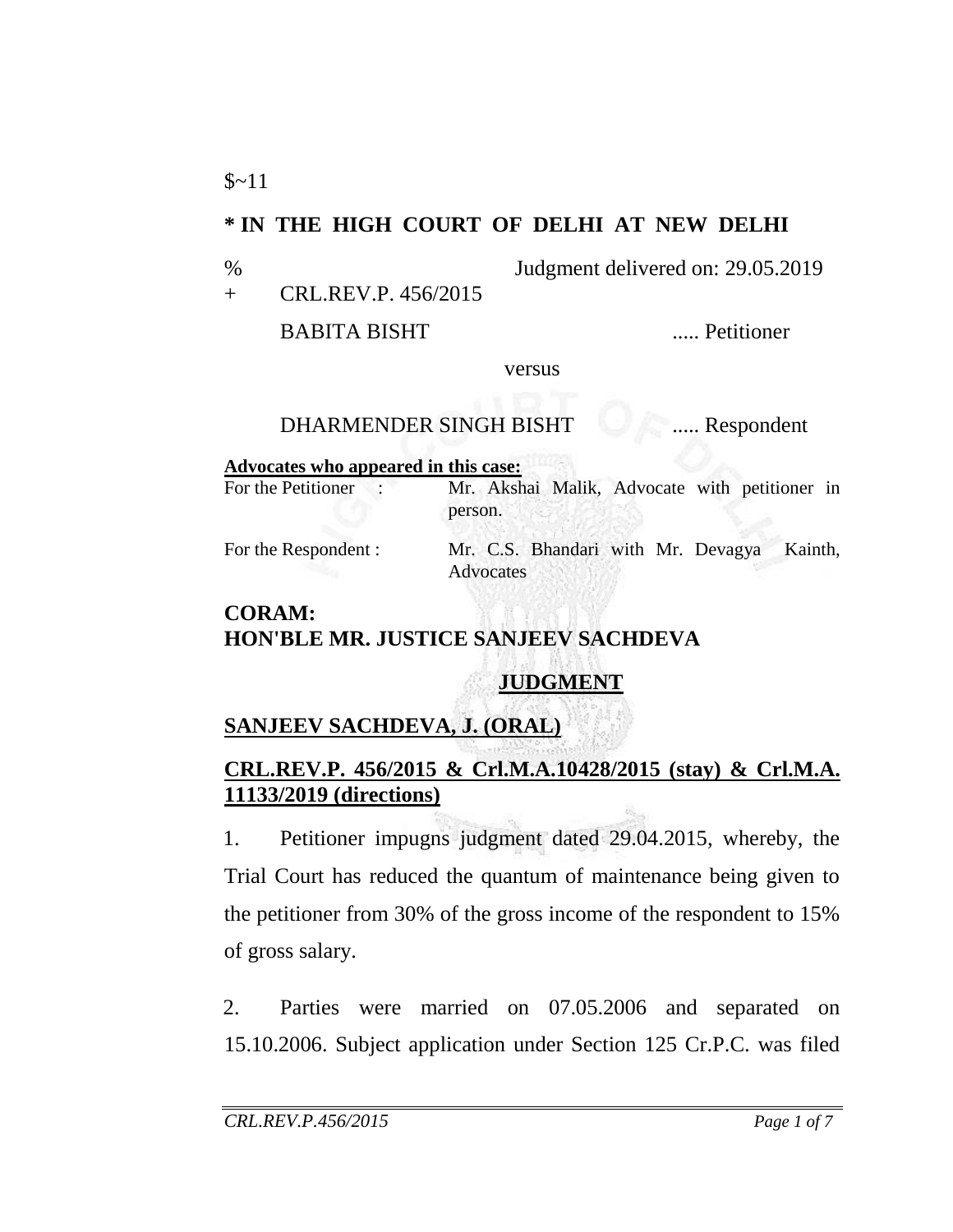on 29.11.2006.

3. On 21.02.2008, order for grant of interim maintenance was passed and petitioner was granted 30% of the gross income of the respondent after making statutory deductions.

4. Respondent is employed as an Inspector in CISF.

5. After parties led their evidence, the Trial Court passed the impugned judgment holding the petitioner entitled to 15% of the gross salary of the respondent after deduction of minimum statutory legal deduction.

6. As per the directions of the Trial Court, the employer was making the calculations and transmitting the maintenance amount directly to the account of the petitioner.

7. Learned counsel for the petitioner submits that no rational or reasoning has been given by the Trial Court for reducing the maintenance amount from 30% to 15 %. He further submits that the Trial Court has erred in directing the calculation on gross salary basis instead of gross income basis.

8. Learned counsel for the respondent submits that payment of 30% of the gross income is on the higher side and petitioner has income from other sources as is reflected in her bank account. He, however, fairly states that as per the understanding of the respondent,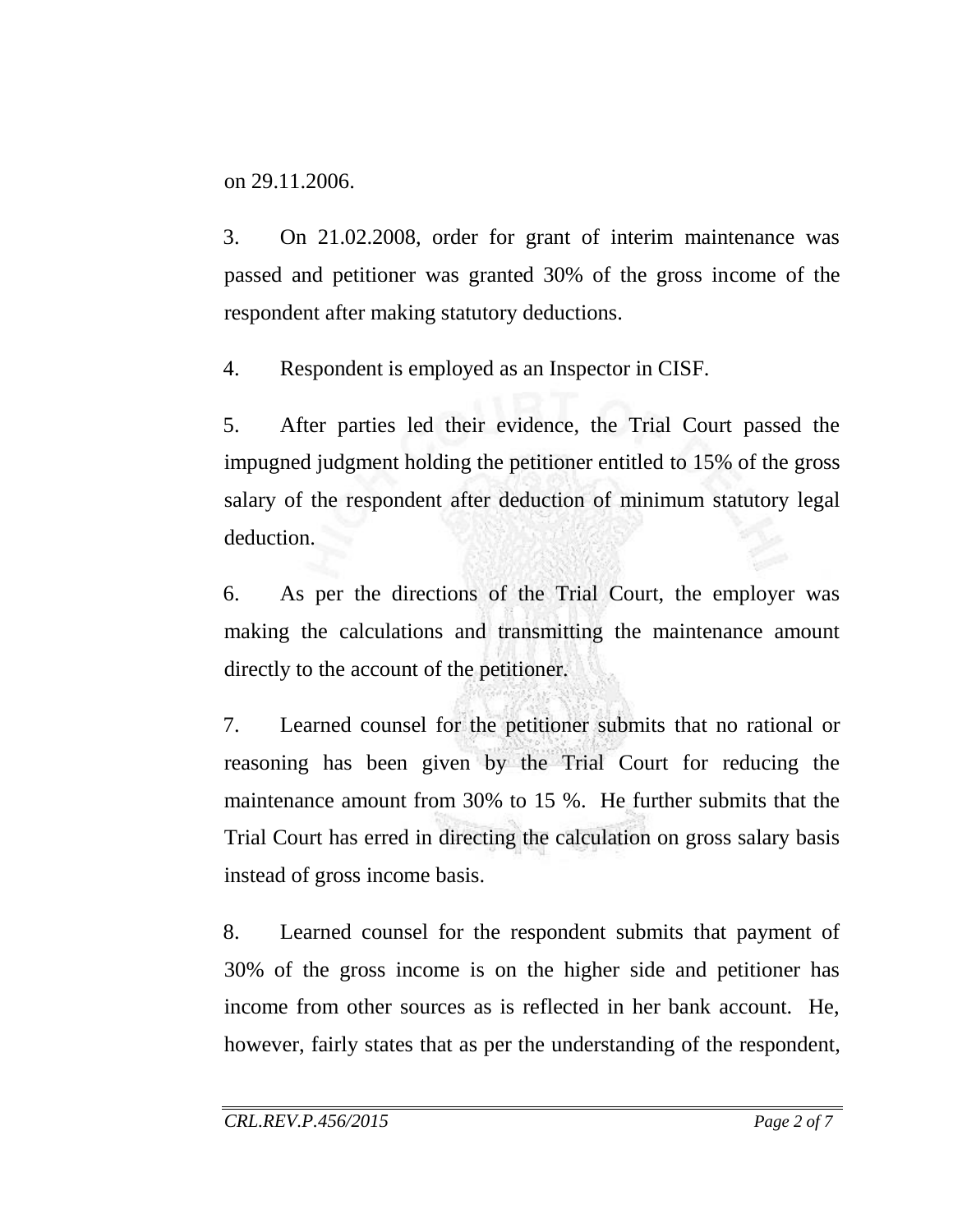there is no difference between gross income and gross salary.

9. Respondent has also filed an application seeking a direction to the petitioner to produce her bank accounts statements as also to disclose the amounts received by her from other sources.

10. Petitioner in reply to the said application has given an explanation with regard to the amounts received by the petitioner from other sources. As per the reply, the petitioner has received money from her father. The explanation rendered by the petitioner is that her father was putting money into her bank account for daily expenses of the family. She submits that income being received by her father was transferred to her account so that she could make the expenses of the family from her own account. It is submitted that parents of the petitioner are old and are not in a position to operate their bank account on daily basis for incurring expenses.

11. It is an admitted position that by order dated 21.02.2008, interim maintenance was fixed at 30% of the gross income. There are no children from the wedlock.

12. There is no other dependant member of the respondent apart from the petitioner. In case the formula of apportionment is applied, respondent would be entitled to retain two parts of his income after making the mandatory statutory deductions and one part of the same would be payable to the wife.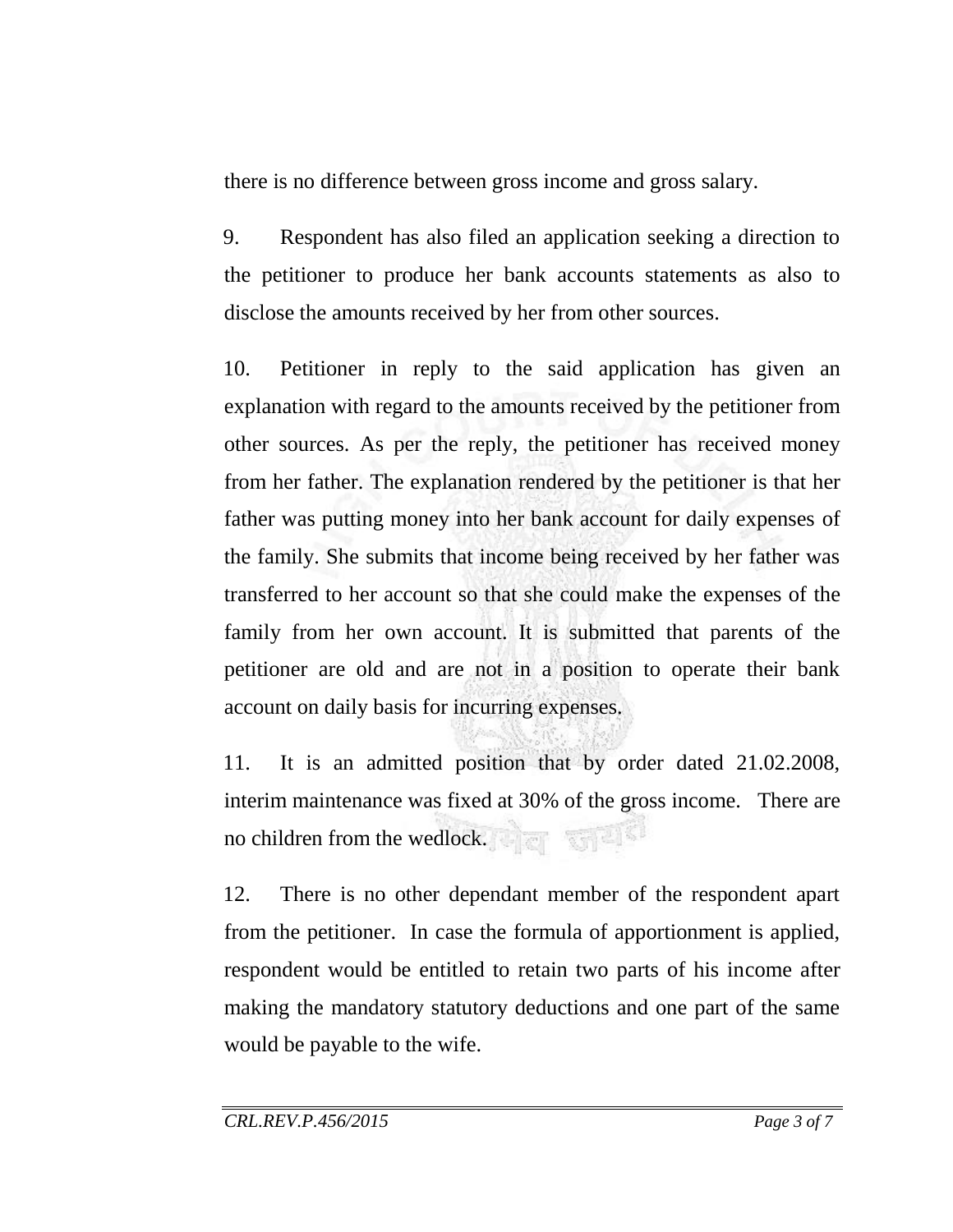13. It is clear that there was a rationale of the Trial Court in awarding interim maintenance at 30% of the gross income of the respondent.

14. It is also an admitted position that from the year 2008 till the passing of the impugned order, 30% of the gross income was being deducted from the salary of the respondent and being paid to the petitioner by the authorities.

15. Impugned judgment is completely silent with regard to the aspect of as to why the percentage is reduced from 30% to 15%.

16. The Supreme Court in *Reema Salkan vs. Sumer Singh Salkan* in Crl.A.No.1220/2018 in judgment dated 25.09.2018 relying on the earlier judgment of the Supreme Court in *Bhuwan Mohan Singh vs. Meena*: (2015) 6 SCC 353 held that *"the concept of sustenance does not necessarily mean to lead the life of an animal, feel like an unperson to be thrown away from grace and roam for her basic maintenance somewhere else. She is entitled in law to lead a life in the similar manner as she would have lived in the house of her husband. That is where the status and strata come into play, and that is where the obligations of the husband, in case of a wife, become a prominent one. In a proceeding of this nature, the husband cannot take subterfuges to deprive her of the benefit of living with dignity. Regard being had to the solemn pledge at the time of marriage and also in consonance with the statutory law that governs the field, it is*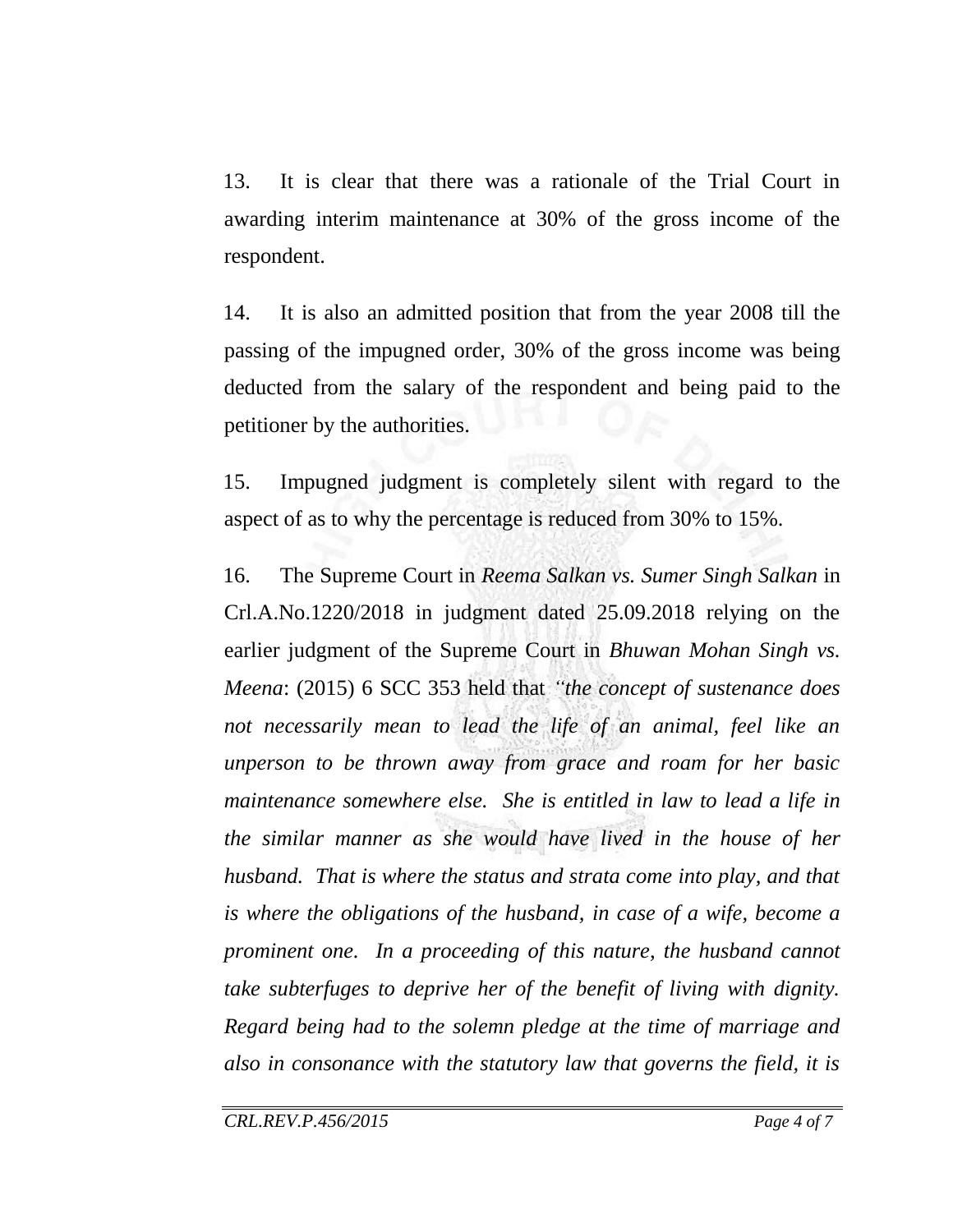*the obligation of the husband to see that the wife does not become a destitute, a beggar. A situation is not to be maladroitly created where under she is compelled to resign to her fate and think of life "dust unto dust". It is totally impermissible. In fact, it is the sacrosanct duty to render the financial support even if the husband is required to earn money with physical labour, if he is able-bodied. There is no escape route unless there is an order from the court that the wife is not entitled to get maintenance from the husband on any legally permissible grounds."*

17. In the present case, respondent has not impugned the judgment and as such, the right to receive maintenance of the petitioner is not in question. The only issue is with regard to the quantum.

18. As noticed above, the impugned judgment is silent with regard to the rationale as to why 30% has been reduced to 15% and further as to why only 15% of the gross salary has been allowed when it is a settled formula that maintenance is to be apportioned with two parts for the husband and one part for the wife, when there is no other dependent member.

19. In view of the above, I am of the view that the impugned order to the extent that it awards maintenance at 15% of the gross salary after deduction of minimum statutory legal deductions is not sustainable. The order is, accordingly, modified to the extent that petitioner is held entitled to 30% of the gross income of the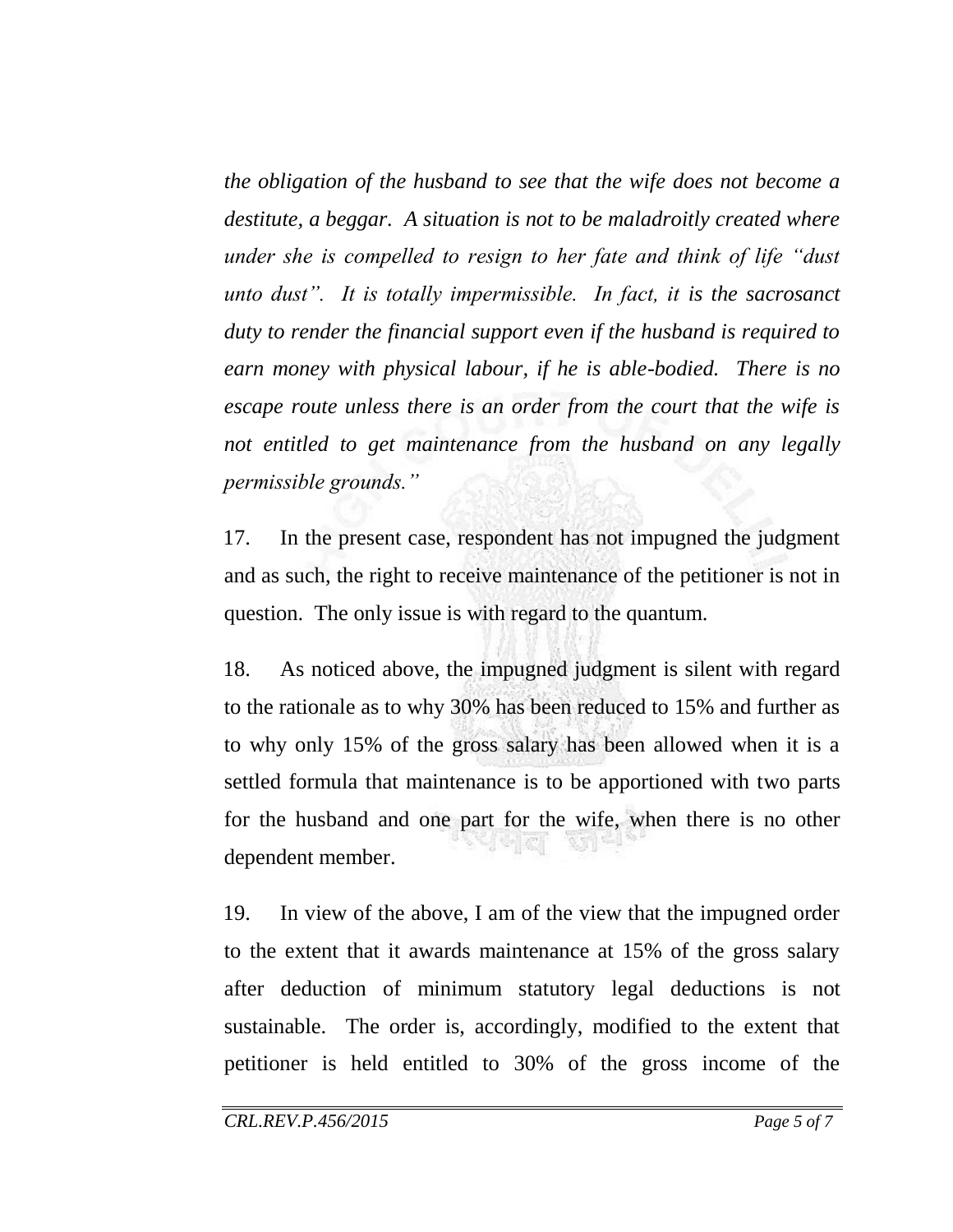respondent after the minimum statutory deductions.

20. Accordingly, Director General CISF, is directed to deduct 30% of the gross income of the respondent, after making minimum statutory deductions, and pay the same directly to the petitioner towards the future monthly maintenance amount.

21. Further, it is clarified that this direction shall remain effective till the lifetime of the petitioner or till she gets remarried, whichever is earlier. The remarriage, if any, by petitioner shall be notified to the employer of the respondent.

22. On superannuation or Voluntary Retirement of the respondent, the computation of the monthly maintenance shall be made in proportional manner in the aforesaid fashion.

23. In addition, further deduction of 15% of the gross income of the respondent, after making minimum statutory deductions, shall be made and paid to the petitioner to clear the arrears from the date of the impugned judgment, i.e., 29.04.2015 till date. Said additional 15% deduction shall be made and paid to the petitioner for a period of 48 months.

24. Since the additional deduction is towards arrears of maintenance, same is not subject to the restriction contained in Para 21 hereinabove. Further, in case of superannuation or voluntary retirement of the respondent prior to the expiry of the period of 48